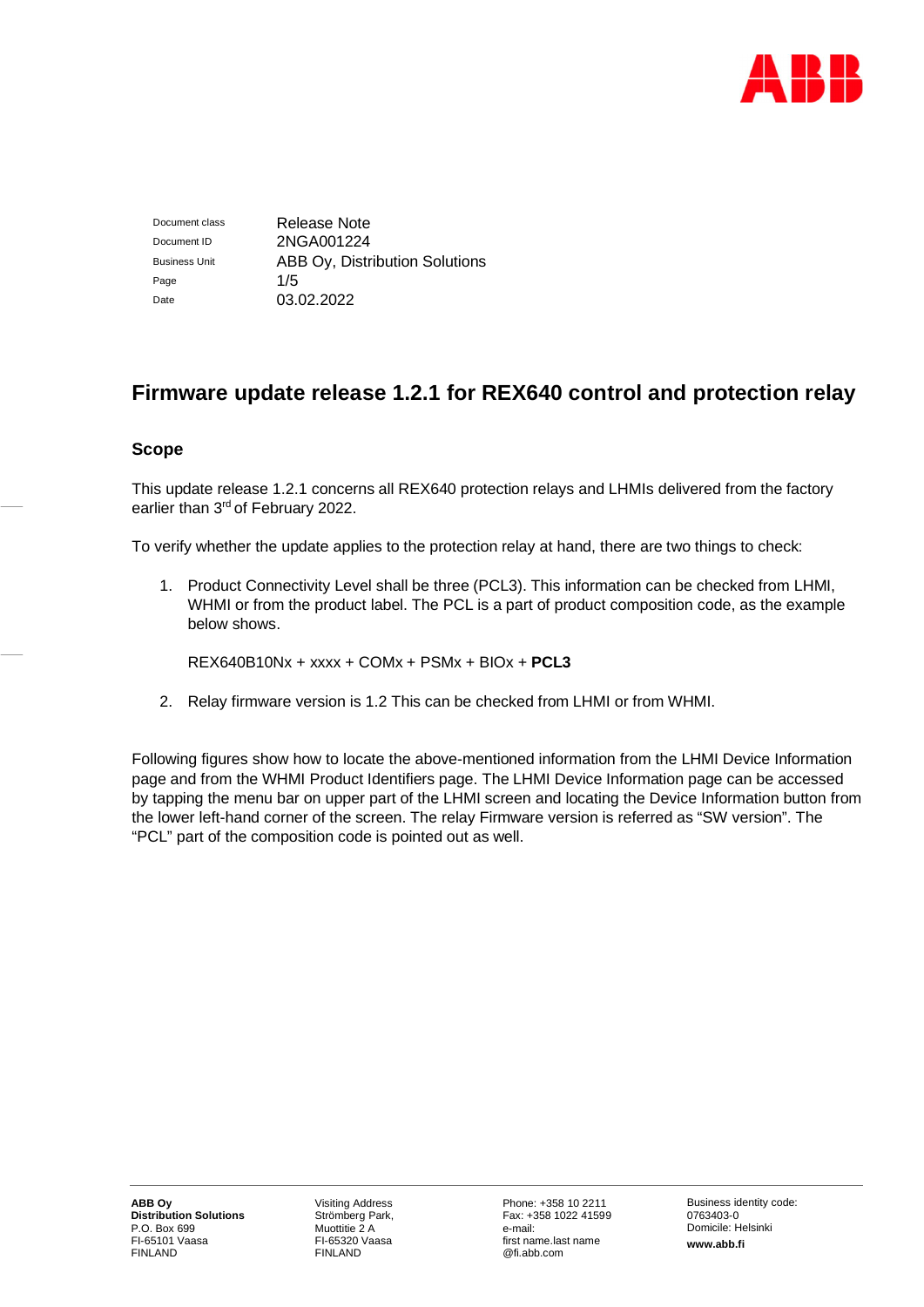

Page

Date 03.02.2022<br>Page 2/5 Subject **Firmware update release** 

| <b>REX640</b><br><b>REX640</b>                | Device Information | 26.01.2022<br>12:00 |                                                                                                                                                                                  |
|-----------------------------------------------|--------------------|---------------------|----------------------------------------------------------------------------------------------------------------------------------------------------------------------------------|
| <b>Product identifiers</b>                    | Type               |                     | <b>REX640</b>                                                                                                                                                                    |
|                                               | Product version    |                     | 1                                                                                                                                                                                |
| <b>Site identifiers</b>                       | Serial number      |                     | 1VHR81028237                                                                                                                                                                     |
|                                               | Production date    |                     | 08.12.2020 00:00:00.000                                                                                                                                                          |
| <b>System identifiers</b>                     | SW version         |                     | 1.2                                                                                                                                                                              |
| <b>HW</b> modules<br><b>Legal information</b> | SW date            |                     | 19.02.2021 17:15:00.000                                                                                                                                                          |
|                                               | SW number          |                     | 2RCA053167A                                                                                                                                                                      |
|                                               | Interface level    |                     | 0                                                                                                                                                                                |
|                                               | Order code         |                     | <b>REX640 14UP</b>                                                                                                                                                               |
| HMI version:<br>21-06-04-12:18D               | Composition code   |                     | REX640B10NN+COM2+BIO1+<br>RTD1+BIO1+AIM2+AIM1+PSM<br>2+ADD1+ADD2+APP1+APP10+<br>APP11+APP12+APP13+APP2+<br>APP3+APP4+APP5+APP6+APP<br>7+APP8+APP9+CMP2+LNG1+<br>PCL <sub>3</sub> |
|                                               |                    |                     |                                                                                                                                                                                  |

Fig 1. LHMI Device Information page

| ABB.<br>AA1L6Q49F1                   | <b>Dashboard</b>  |      | <b>Device</b>         | <b>Measurements</b>                                                    | <b>Recordings</b>       | Import/Export                                                                                                                                            | <b>Parameters</b> |      |      | <b>Status</b> | EN              | G |
|--------------------------------------|-------------------|------|-----------------------|------------------------------------------------------------------------|-------------------------|----------------------------------------------------------------------------------------------------------------------------------------------------------|-------------------|------|------|---------------|-----------------|---|
| Search<br>$\mathbf{v} = 19.$ Ввод-1  | $\ll$<br>$\alpha$ |      |                       | Information / Product Identifiers<br>Information - Product Identifiers |                         |                                                                                                                                                          |                   |      |      |               | 22.01.2010 2:29 |   |
| $\bullet$ $\blacksquare$ Information |                   |      | <b>PARAMETER NAME</b> |                                                                        | <b>RELAY VALUE</b>      |                                                                                                                                                          | <b>UNIT</b>       | MIN. | MAX. | <b>STEP</b>   |                 |   |
| ∺ Product identifiers                |                   | Type |                       |                                                                        | <b>REX640</b>           |                                                                                                                                                          |                   |      |      |               | (?)             |   |
| $i =$ Site identifiers               |                   |      | Product version       |                                                                        | $\mathbf{1}$            |                                                                                                                                                          |                   |      |      |               | ☉               |   |
| E System identifiers                 |                   |      | Serial number         |                                                                        | 1VHR81028237            |                                                                                                                                                          |                   |      |      |               | ℗               |   |
| <b>Exp</b> HW modules<br>٠           |                   |      | Production date       |                                                                        | 08.12.2020 0:00:00:000  |                                                                                                                                                          |                   |      |      |               | ⊙               |   |
|                                      |                   |      | SW version            |                                                                        | 1.2                     |                                                                                                                                                          |                   |      |      |               | ⊙               |   |
|                                      |                   |      | SW date               |                                                                        | 19.02.2021 17:15:00:000 |                                                                                                                                                          |                   |      |      |               | ☉               |   |
|                                      |                   |      | SW number             |                                                                        | 2RCA053167A             |                                                                                                                                                          |                   |      |      |               | ⊙               |   |
|                                      |                   |      | Interface level       |                                                                        | $\circ$                 |                                                                                                                                                          |                   |      |      |               | ☉               |   |
|                                      |                   |      | Order code            |                                                                        | REX640_14UP             |                                                                                                                                                          |                   |      |      |               | $\circledR$     |   |
|                                      |                   |      | Composition code      |                                                                        | PCL3                    | REX640B10NN+COM2+BIOI+RTD1+<br>BIO1+AIM2+AIM1+PSM2+ADD1+AD<br>D2+APP1+APP10+APP11+APP12+AP<br>P13+APP2+APP3+APP4+APP5+APP6<br>+APP7+APP8+APP9+CMP2+LNG1+ |                   |      |      |               | 7               |   |
|                                      |                   |      |                       |                                                                        |                         |                                                                                                                                                          |                   |      |      |               |                 |   |

Fig 2. WHMI Product Identifiers page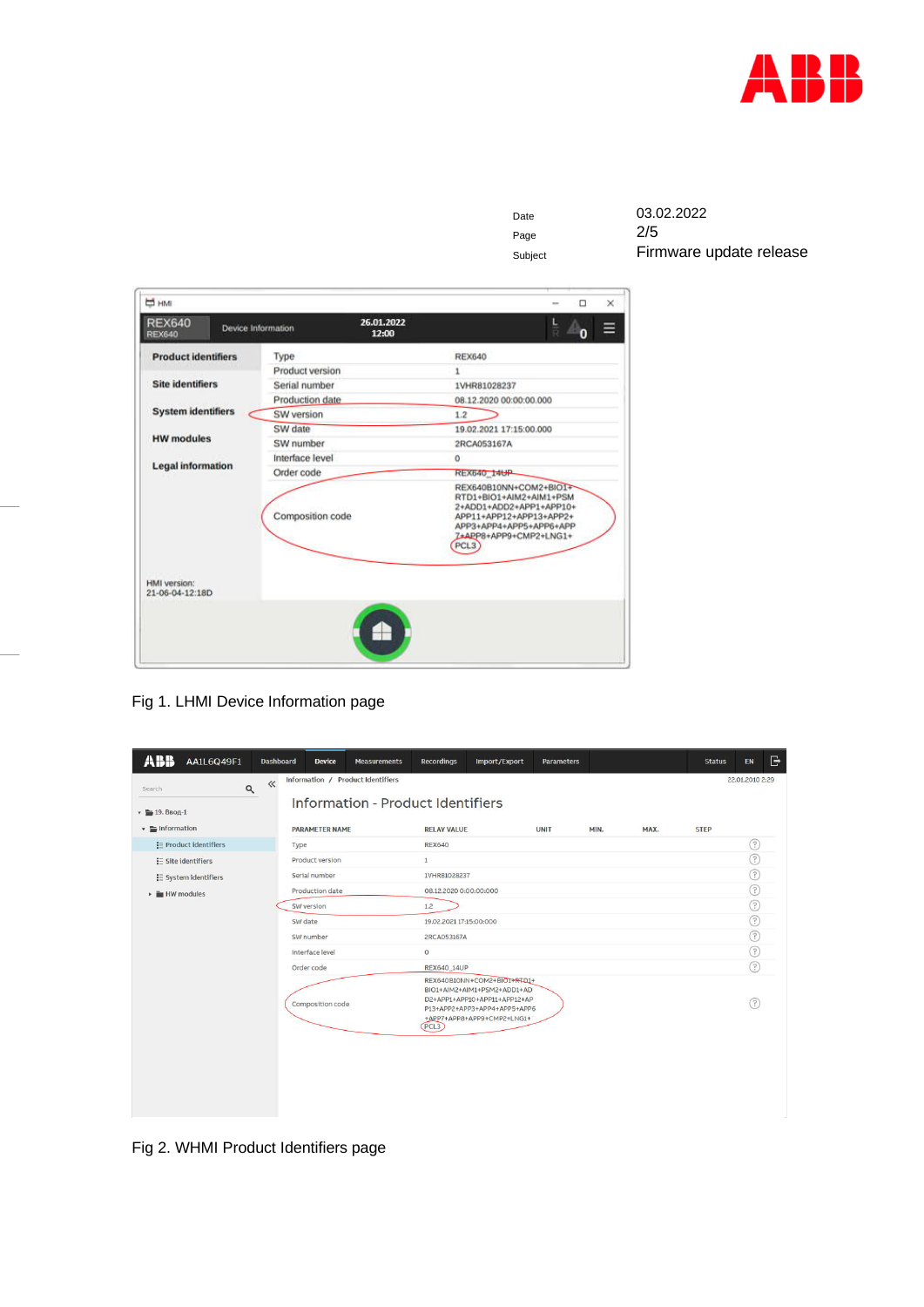

Date 03.02.2022 Page 3/5 Subject Firmware update release

#### **Implemented usability improvements**

The firmware update release includes usability and operational improvements. The following improvements have been implemented:<sup>1</sup>

#### **Firmware update release 1.2.1 for relay**

## **Cyber Security**

- Cyber security improvements Following vulnerability (CVE, Common Vulnerabilities and Exposures) has been identified in the product and fixed by the update:
	- CVE-2021-22283: MMS file transfer vulnerability.

Additional details and mitigation methods can be found from mentioned (CVE, Common Vulnerabilities and Exposures) advisory.

- Also other Cyber Security related updates.Improvement areas including, but not limited to
	- o Cryptography library
	- o Webserver

#### **Supervision**

- Improving supervision and handling of PKI certificate renewal.
- User Account Management (UAM) enhancements.

- UAM Roles and Rights changes from PCM600 does not require relay restart anymore to become activated.

- Preventing firmware updates with operator credentials from PCM600 Firmware Update Tool.

- Improvements to password change via LHMI & WHMI.

 **HMI**

- Enhancing Web Human-Machine interface (WHMI) stability. WHMI server stability improvement by limiting parallel web server sessions.
- Language fallback support for WHMI. When any other languge than English in use and translation for certain word(s) is missing, WHMI utilize english default text instead of indicating "String Not Found".

 $<sup>1</sup>$  The relay firmware update may also include some minor usability improvements not listed in this note.</sup>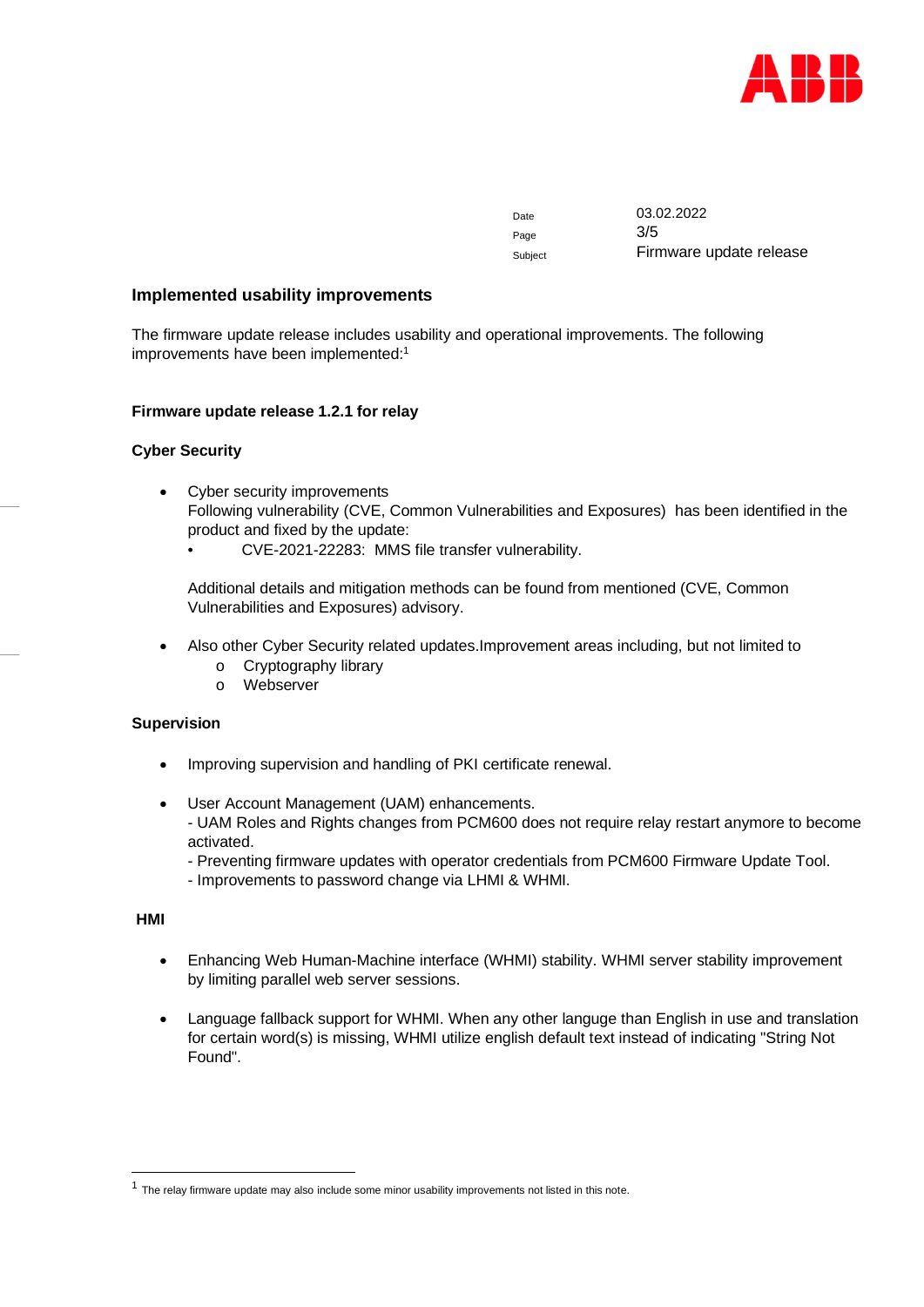

Page  $4/5$ 

Date 03.02.2022 Subject Firmware update release

#### **Communication**

- Improvement in IEC104 secure authentication mode. IEC104 spontaneous event sending does not get interrupted by erroneous SCADA control+key exchange sequence.
- Improving communication error handling in case of SFP transceiver is unplugged while Line Differential communication is in use.

#### **Protection**

- *Line differential protection with in-zone power transformer LNPLDF*, improving CT connection type 2 measurement buffer handling and such stabilizing LNPLDF operation.
- *Three-phase underexcitation protection UEXPDIS* function timer reset improvement. In switch onto fault situation, it could been possible that operate delay time not fully waited, when Definite Time (DT) mode selected.
- Enhancement to *Three-phase voltage-dependent overcurrent protection PHPVOC*. Earlier there has been narrow current range where PHPVOC start could have resetted incorrectly and such affecting function operation.
- *Autosynchronizer for generator breaker ASGCSYN*. Interaction between bypass and GCB\_TEST inputs has been aligned with the description in the technical manual.
- *High-impedance fault detection PHIZ* function operation and stability has been enhanced.
- *Stabilized and instantaneous differential protection for two winding transformers TR2PTDF* function Improvement to waveform and 2<sup>nd</sup> harmonics blocking/de-blocking.
- Improvements on *Stabilized and instantaneous differential protection for two or three-winding transformers TR3PTDF* function CT ratio correction in current group 3.
- *Stabilized and instantaneous differential protection for machines MPDIF* improvement to CT ratio correction handling. Now also Sample Based MPDIF calulation can take account CT ratio correction.
- Improvement to all overcurrent and earth fault protection functions with user programmable or UK rectifier operating curve types. (IDMT operating curve types.) There has been very narrow operate range where very low overshoot above the protection functions set starting value, which could cause immediate operation, instead of delayed operation as per mentioned user programmable or UK rectifier curves delay times.